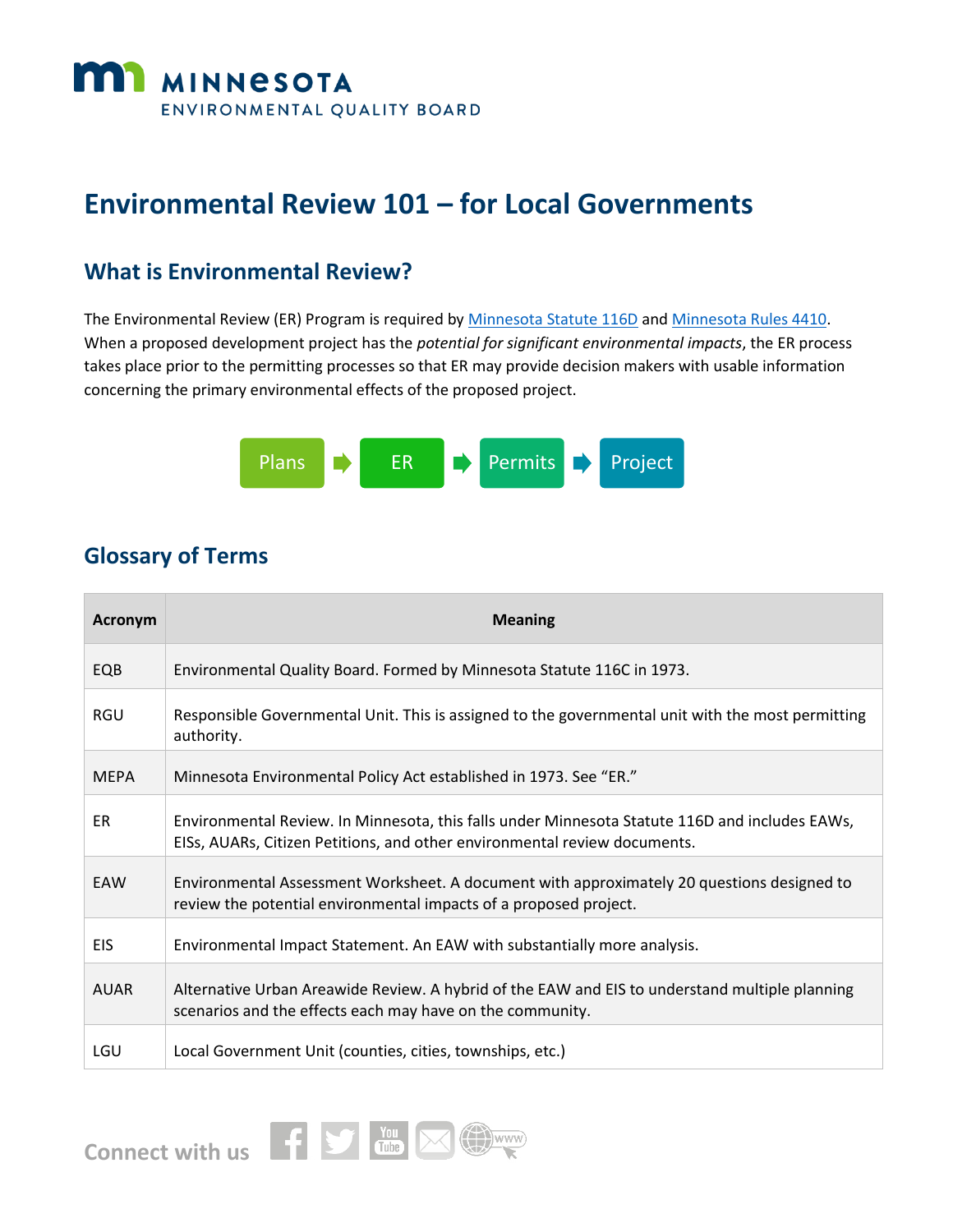# **What does Environmental Review look like?**

Environmental Review documents are presented in various forms.

- **Environmental Assessment Worksheet-** Provides a brief analysis and overview of the potential environmental impacts of a specific project and to help the RGU determine if an EIS is necessary. Of the three environmental review documents, EAWs are usually the shortest at 15-50 pages. The EAW consists of a list of 20 questions and is meant to set out the basic facts of the project's environmental impacts. The EAW is not meant to approve or deny a project, but is a source of information to guide other approvals and permitting decisions.
- **Citizen Petition:** The opportunity for a group of citizens to petition the need for an EAW if a project does not meet a mandatory category threshold and is not exempt.
- **Environmental Impact Statement-** A detailed analysis of the key environmental, social, and economic issues that are likely to result from the project. The initial steps of the EIS process, the scoping EAW and draft decision document, start with a questionnaire much like an EAW and identifies the concepts in an EIS. The EIS also examines if there are alternative project designs or locations that would result in fewer environmental impacts.



 **Alternative Urban Areawide Review-** The AUAR is a planning tool that local governments can use to understand how different development scenarios will affect the environment of their community. It is a way of performing an environmental analysis in advance, before major development occurs in an area. It also is a way to use the information from the analysis to guide local planning and zoning decisions.

# **When is Environmental Review necessary?**

Environmental Review documents can be required per [Minnesota Rules 4410,](https://www.revisor.mn.gov/rules/?id=4410) discretionally required by a governmental unit, or voluntarily completed by the project proposer. Note that there are exemptions for certain projects that cannot undergo environmental review.

- **Mandatory category-** A threshold triggered by Minnesota Rules [4410.1100](https://www.revisor.mn.gov/rules/?id=4410.1000) (for EAWs) o[r 4410.2000](https://www.revisor.mn.gov/rules/?id=4410.2000) (for EISs).
- **Discretionary Review-** Even if a project does not fall under a mandatory category, an RGU may require a discretionary review if the RGU determines that the project may have the potential for significant environmental effects.
- **Exemptions-** Specific exemptions for projects based on size or type of project as indicated in Minnesota Rules 4410.4600. Exempt projects do not go through environmental review.